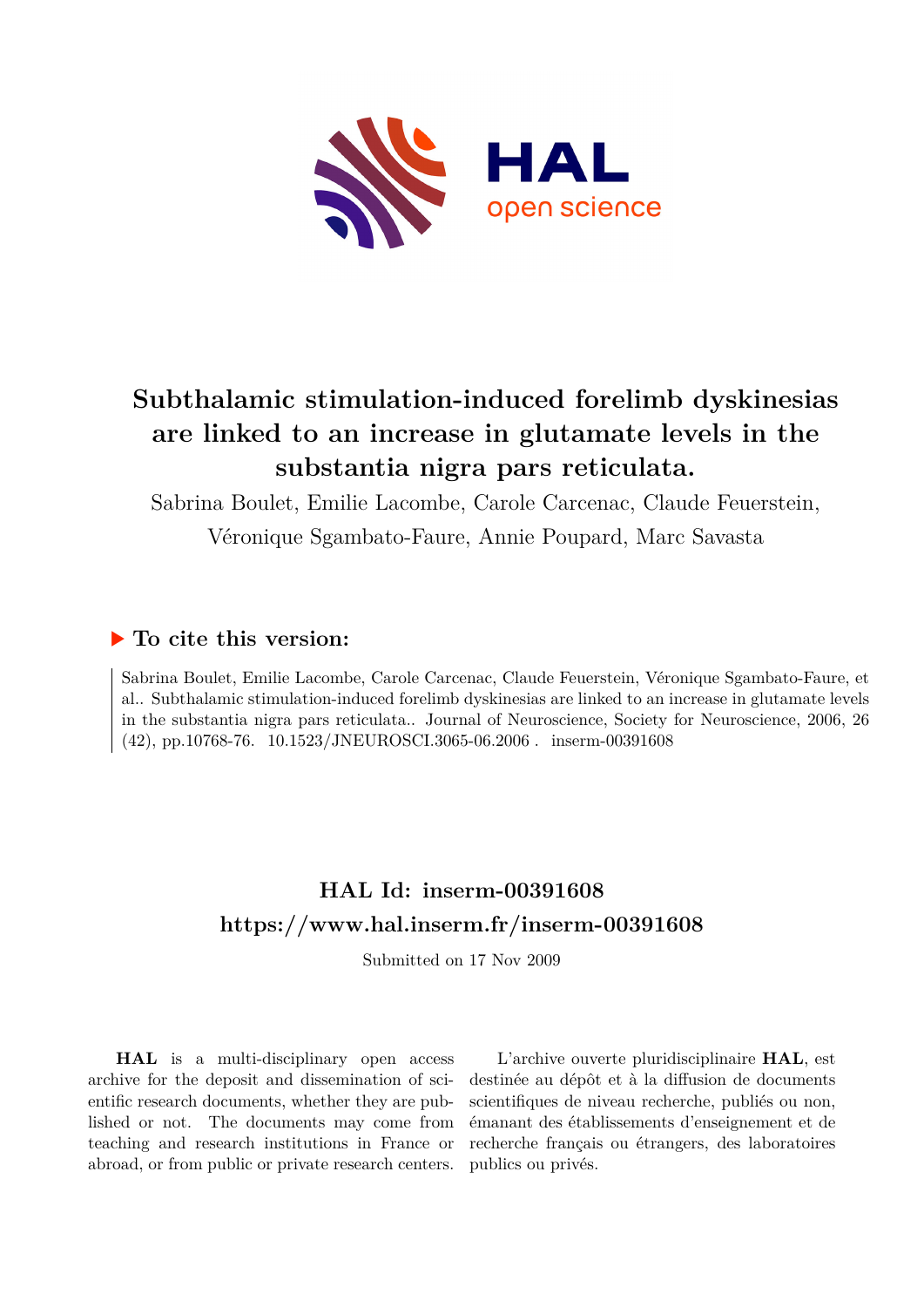#### **Neurobiology of Disease**

# **Subthalamic Stimulation-Induced Forelimb Dyskinesias Are Linked to an Increase in Glutamate Levels in the Substantia Nigra Pars Reticulata**

#### **Sabrina Boulet,**1,2 **Emilie Lacombe,**1,2 **Carole Carcenac,**1,2 **Claude Feuerstein,**1,2 **Ve´ronique Sgambato-Faure,**1,2 **Annie Poupard,**1,2 **and Marc Savasta**1,2

<sup>1</sup>Dynamique des Réseaux Neuronaux, Institut National de la Santé et de la Recherche Médicale, Unité 704, F-38041 Grenoble, France, and <sup>2</sup>Université Joseph Fourier, F-38041 Grenoble, France

**The neurobiological mechanisms by which high-frequency stimulation of the subthalamic nucleus (STN–HFS) alleviates the motor symptoms of Parkinson's disease (PD) remain unclear. In this study, we analyzed the effects of STN–HFS on motor behavior in intact or hemiparkinsonian rats (6-hydroxydopamine lesion of the substantia nigra pars compacta) and investigated the correlation between these effects and extracellular glutamate (Glu) and GABA levels, assessed by intracerebral microdialysis in the substantia nigra pars reticulata (SNr). STN–HFS at an intensity correspondingtothethreshold inducing contralateralforelimb dyskinesia, increased Glu levels inthe SNr of both intact and hemiparkinsonian rats. In contrast, STN–HFS at halfthis intensity did not affect Glu levels inthe SNr in intact or hemiparkinsonian rats but increased GABA levels in hemiparkinsonian rats only. STN–HFS-induced forelimb dyskinesia was blocked by microinjection ofthe Glu receptor antagonist kynurenate intothe SNr andfacilitated by microinjection of a mixture ofthe Glu receptor agonists AMPA and NMDA into the SNr. These new neurochemical data suggest that STN–HFS-induced forelimb dyskinesia is mediated by glutamate, probably via the direct activation of STN axons, shedding light on the mechanisms of STN–HFS in PD.**

*Key words:***subthalamic nucleus; substantia nigra pars reticulata; glutamate; GABA; high-frequency deep brain stimulation; Parkinson's disease; dyskinesia**

#### **Introduction**

The subthalamic nucleus (STN) plays a key role in controlling the output nuclei of the basal ganglia (BG), the substantia nigra pars reticulata (SNr), and the internal segment of the globus pallidus (GPi). It therefore plays an important role in controlling movement (Kitai and Deniau, 1981; Kita and Kitai, 1987; Smith et al., 1998; Nambu, 2004). It receives its main inputs from the cortex, thalamus, and brainstem (Kita, 1994) and, via its glutamatergic projections, excites the GABAergic neurons of the SNr and GPi, thereby reinforcing the inhibitory effects of the BG on the thalamic and brainstem premotor networks (Albin et al., 1989; Alexander and Crutcher, 1990; Chevalier and Deniau, 1990). Pathological or experimental lesions of the STN result in dyskinesia or hemiballism (Whittier and Mettler, 1949; Carpenter et al., 1950; Hammond et al., 1979; Dewey and Jankovic, 1989). STN neurons have higher firing rates and burst activity in Par-

DOI:10.1523/JNEUROSCI.3065-06.2006

Copyright © 2006 Society for Neuroscience 0270-6474/06/2610768-09\$15.00/0

kinson's disease (PD) patients and animal models of PD than in normal subjects (Miller and DeLong, 1987; Bergman et al., 1994; Hassani et al., 1996; Hutchison et al., 1998; Bevan et al., 2002; Levy et al., 2002). The STN thus constitutes a strategic target for the neurosurgical treatment of PD (Bergman et al., 1990, Limousin et al., 1998; Benabid, 2003).

High-frequency stimulation (HFS) of the STN is a powerful approach for treatment of parkinsonian motor syndrome. It has been reported to result in clinical improvement in both PD patients and experimental animal models, further reducing levodopa requirements and therefore levodopa-induced dyskinesia (Benazzouz et al., 1993; Limousin et al., 1995; Krack et al., 2003). However, the mechanisms underlying the effects of STN–HFS remain unclear (Benabid et al., 2002; Dostrovsky and Lozano, 2002; McIntyre et al., 2004a). Because STN–HFS effects have been shown to be functionally equivalent to those of STN lesions (Bergman et al., 1990; Aziz et al., 1991; Guridi et al., 1996; Alvarez et al., 2005), it has been suggested that STN–HFS silences STN neurons (Benazzouz et al., 1993). However, recent modeling and *in vivo* studies have shown that additional mechanisms, such as activation of the STN afferent and efferent pathways, may be involved, leading to distant synaptic inhibitory and excitatory effects in BG output nuclei (Windels et al., 2000, 2003, 2005; Salin et al., 2002; Hashimoto et al., 2003; Maurice et al., 2003; McIntyre et al., 2004b; Kita et al., 2005).

We investigated the mechanisms involved further by studying

Received May 15, 2006; revised Sept. 1, 2006; accepted Sept. 4, 2006.

This work was supported by the Institut National de la Santé et de la Recherche Médicale, Ministère de la Recherche et des Nouvelles Technologies (Agence Nationale pour la Recherche Grant ANR-05-NEUR-013-01), Région Rhône-Alpes (Cluster 11), and the Association France Parkinson. We thank Drs. M. Albrieux, G. Chouvet, and P. Krack for critical reading of this manuscript.

Correspondence should be addressed to Dr. Marc Savasta, Dynamique des Réseaux Neuronaux, Institut National de la Santé et de la Recherche Médicale, Unité 704, Université Joseph Fourier, Unité de Formation par la Recherche en Biologie, Bâtiment B, Domaine Universitaire, 2280 rue de la Piscine, Boîte Postale 53, 38041 Grenoble Cedex 09, France. E-mail: marc.savasta@ujf-grenoble.fr.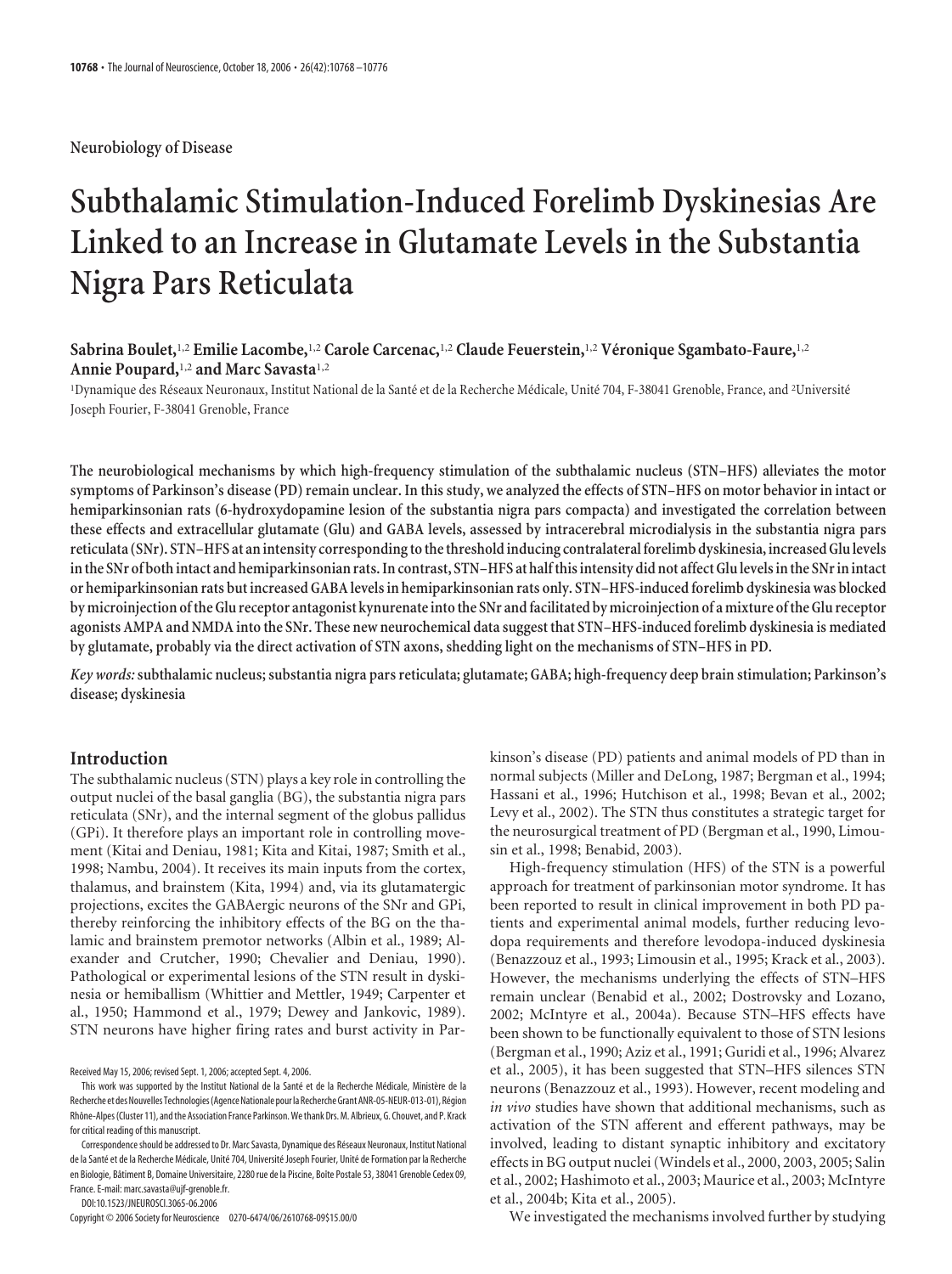STN stimulation in rats in conditions comparable with those used in clinical practice: parameters, monopolar stimulation, and awake animals. We also analyzed the effects of various HFS parameters on motor behavior in freely moving intact and hemiparkinsonian rats. We then used intracerebral microdialysis to assess variations of extracellular glutamate (Glu) and GABA levels in the SNr during STN–HFS, according to whether the intensity of stimulation used did or did not evoke forelimb dyskinesia. We also investigated the effects of local injections of active Glu compounds during STN–HFS in hemiparkinsonian animals to determine whether SNr Glu transmission mediated STN–HFSinduced forelimb dyskinesia.

#### **Materials and Methods**

*Animals.* We used 69 adult male Sprague Dawley rats (Janvier, Le Genest St. Isle, France), weighing 280 to 350 g, housed under standard laboratory conditions (12 h light/dark cycle) with food and water provided *ad libitum*. Protocols conformed to the National Institutes of Health *Guide for the Care and Use of Laboratory Animals* (publication 865-23) and French Ministry of Agriculture regulations (authorization number 38-R 1001).

*Lesion procedure.* For substantia nigra pars compacta (SNc) lesioning, all animals were anesthetized with chloral hydrate (400 mg/kg, i.p.) and secured in a Kopf stereotaxic apparatus (Phymep, Paris, France). We treated 43 animals with desipramine (25 mg/kg, s.c.), to protect noradrenergic neurons, and then injected 9  $\mu$ g of 6-hydroxydopamine (6-OHDA) (Sigma, St. Quentin-Fallavier, France) dissolved in  $3 \mu$ l of sterile 0.9% NaCl and 0.2% ascorbic acid into the left SNc of these animals, at a flow rate of 0.5  $\mu$ l/min. The stereotaxic coordinates of the injection site relative to the bregma were as follows: anteroposterior  $(AP)$ ,  $-5.3$  mm; lateral (L), +2.35 mm; and dorsoventral (DV), 7.5 mm, with the incisor bar at 3.3 mm below the interaural plane. All stereotaxic coordinates cited here are according to the stereotaxic atlas of Paxinos and Watson (1982). Animals were kept warm after the injections and allowed to recover from anesthesia. They were returned to the animal facility for 3 weeks to allow the degeneration of DA neurons induced by the neurotoxin to stabilize and were then processed for microdialysis experiments.

*Implantation of guide cannula and microdialysis probe, injection cannula, and stimulation electrode.* For microdialysis experiments, normal  $(n = 20)$  and 6-OHDA-lesioned  $(n = 20)$  rats were anesthetized by inhalation (1 L/min) of a 5% halothane/air mixture (22%  $O_2$ , 78%  $N_2$ ) and mounted in a stereotaxic frame (David Kopf Instruments, Tujunga, CA). Anesthesia was maintained with an inhaled 1% halothane/air mixture (1 L/min). The dorsal skull was exposed, and holes were drilled to facilitate the unilateral (left side, i.e., ipsilateral to 6-OHDA injection) implantation of the guide cannula, through which the dialysis probe was lowered into the SNr, and of the stimulation electrode in the STN. The guide cannula, which consisted of a stainless steel tube (outer diameter, 0.60 mm; inner diameter, 0.48 mm) was inserted obliquely (17° from the vertical) such that its tip was located at the edge of the SNr. The stereotaxic coordinates used were (expressed relative to bregma): (1) guide cannula: AP,  $-5.3$  mm; L, 5 mm; V,  $-7.3$  mm; (2) microdialysis probe (into SNr): AP,  $-5.3$  mm; L, 5 mm; V,  $-8.5$  mm; (3) stimulation electrode (into STN): AP,  $-3.7$  mm; L, 2.4 mm; V,  $-7.8$  mm.

For the local injection of drugs, stainless steel cannulas (outer diameter, 0.28 mm; inner diameter, 0.18 mm) were inserted bilaterally into the SNr in 6-OHDA-lesioned rats only ( $n = 17$ ). The stereotaxic coordinates of the injection site relative to bregma were as follows:  $AP, -5.3$  mm; L, 2.4 mm; DV, 8.2 mm. The guide and injection cannulas, together with the stimulation electrode, werefixed onto the skull with dental cement (Methax, Perrigot, France). During surgery, body temperature was maintained at 37°C with a feedback-controlled heating pad (Harvard Apparatus, Edenbridge, UK). Animals were allowed to recover from surgery for 3 d before microdialysis experiments, which were performed in awake animals.

*Electrical stimulation.* Monopolar electrodes consisting of platinum– iridium wire insulated with Teflon but with an exposed end (wire diameter, 110  $\mu$ m insulated, 76  $\mu$ m bare) (Phymep) were implanted unilaterally into 43 6-OHDA-lesioned rats and 26 intact animals. The electrode was implanted such that the exposed end (length, 400  $\mu$ m) was inserted

into the sensorimotor part of the STN. The exposed end of the electrode served as the negative stimulation pole, with a screw fixed on the skull used as the positive pole. Stimuli were delivered with a World Precision Instruments (Stevenage, UK) acupulser and a stimulus isolation unit generating rectangular pulses.

For behavioral studies, two series of stimulation experiments were performed in intact ( $n = 6$ ) and 6-OHDA-injected ( $n = 6$ ) rats. In the first series, frequency and pulse width were set at 130 Hz and 60  $\mu$ s, respectively, for the entire stimulation period, for all stimulated animals. The behavioral effects of increasing the stimulation intensity from 0 to 350  $\mu$ A were analyzed in each animal during the first 2 min of stimulation. In particular, we determined whether the STN–HFS applied triggered dyskinetic movements similar to those induced after levodopa treatment, i.e., orofacial, axial, or forelimb dyskinesia (Winkler et al., 2002), as well as rotational behavior.

In the second series, STN stimulations were performed with various frequencies (10, 60, 130, 150, and 200 Hz) and pulse widths (20, 40, 60, 80, or 100  $\mu$ s). Pulse width was set at 60  $\mu$ s for experiments involving frequency variation, whereas the frequency was set at 130 Hz for experiments involving pulse width variation. In both cases, the STN was stimulated electrically by gradually increasing the intensity of stimulation until dyskinetic movement of the contralateral forelimb was observed, as described by Salin et al. (2002).

For microdialysis and microinjection experiments, frequency and pulse width values were kept constant throughout the stimulation period (1 h) for all stimulated animals and were similar to those used routinely in clinical practice (130 Hz and 60  $\mu$ s, respectively). Two different intensities were tested:  $I_1$ , corresponding to the threshold value inducing contralateral forelimb dyskinesia, ranging from 60 to 200  $\mu$ A, depending on the animal considered;  $I_2$ , a value below this threshold value, arbitrarily fixed at half  $I_1$ , varying with the individual and often corresponding to values  $\leq 60 \mu A$ .

At the end of each experiment, an electrical lesion was created in the STN so that the position of the electrode could be checked postmortem.

*Microdialysis experiments.* Homemade microdialysis probes were prepared and used as described previously (Windels et al., 2000; Bruet et al., 2003). They consisted of a concentric arrangement of stainless steel tube (outer diameter, 0.4 mm) (Phymep), and polyethylene tubing (outer diameter, 1.09 mm; inner diameter, 0.38 mm) (Phymep) into which we inserted a piece of silica tubing (outer diameter,  $150 \mu m$ ; inner diameter, 75  $\mu$ m) (Phymep). The silica tubing extended beyond the distal end of the steel tube and was covered with a cuprophan tubular dialysis membrane (Hospal, Lyon, France), sealed at the bottom with epoxy glue. The length of the dialysis membrane was adapted for the rat brain nucleus studied (1 mm for the SNr).

The perfusion liquid flowed out of the distal end of the steel tube, passing proximally between the tube and the membrane (Tossman and Ungerstedt, 1986). The probes were perfused with artificial CSF (in mM: 149 NaCl, 2.8 KCl, 1.2 MgCl<sub>2</sub>, 1.2 CaCl<sub>2</sub>, and 5.4 glucose, pH 7.3) at a flow rate of 1  $\mu$ l/min. Before implantation, each probe was tested *in vitro* in a standard amino acid solution, to determine amino acid recovery (Tossman and Ungerstedt, 1986).

The dialysis probe was implanted via the guide cannula and dialysates were collected at 15 min intervals, for 5 h, in awake animals. The first eight fractions were discarded to prevent effects caused by parenchymal disturbance and to obtain an approximate steady state. The next eight fractions (120 min) were collected for basal value determination, and four fractions were then collected during STN–HFS. An additional eight fractions were collected to estimate poststimulation effects over a 2 h period. Dialysates were collected automatically with a refrigerated autosampler (Univentor, Zejton, Malta) and stored at  $-80^{\circ}$ C until analysis.

*Glutamate and GABA assays.* Glu and GABA concentrations in the dialysates were determined by HPLC, with laser-induced fluorescence detection. Briefly, 2  $\mu$ l of sample or standard was derivatized with naphthalene-2,3-dicarboxaldehyde. The resulting mixture was automatically loaded onto a Symmetry Shield-C18 reverse-phase column (100  $\times$ 2.1 mm, 3.5  $\mu$ m particle size; Waters, Milford, MA), using a refrigerated Triathlon autoinjector (Polymer Laboratories, Marseille, France). The mobile phase consisted of  $0.04 \text{ m}$  NaH<sub>2</sub>PO<sub>4</sub>, pH 6, in a 3-50% acetonitrile gradient. The flow rate was 0.35 ml/min, maintained with two Shimadzu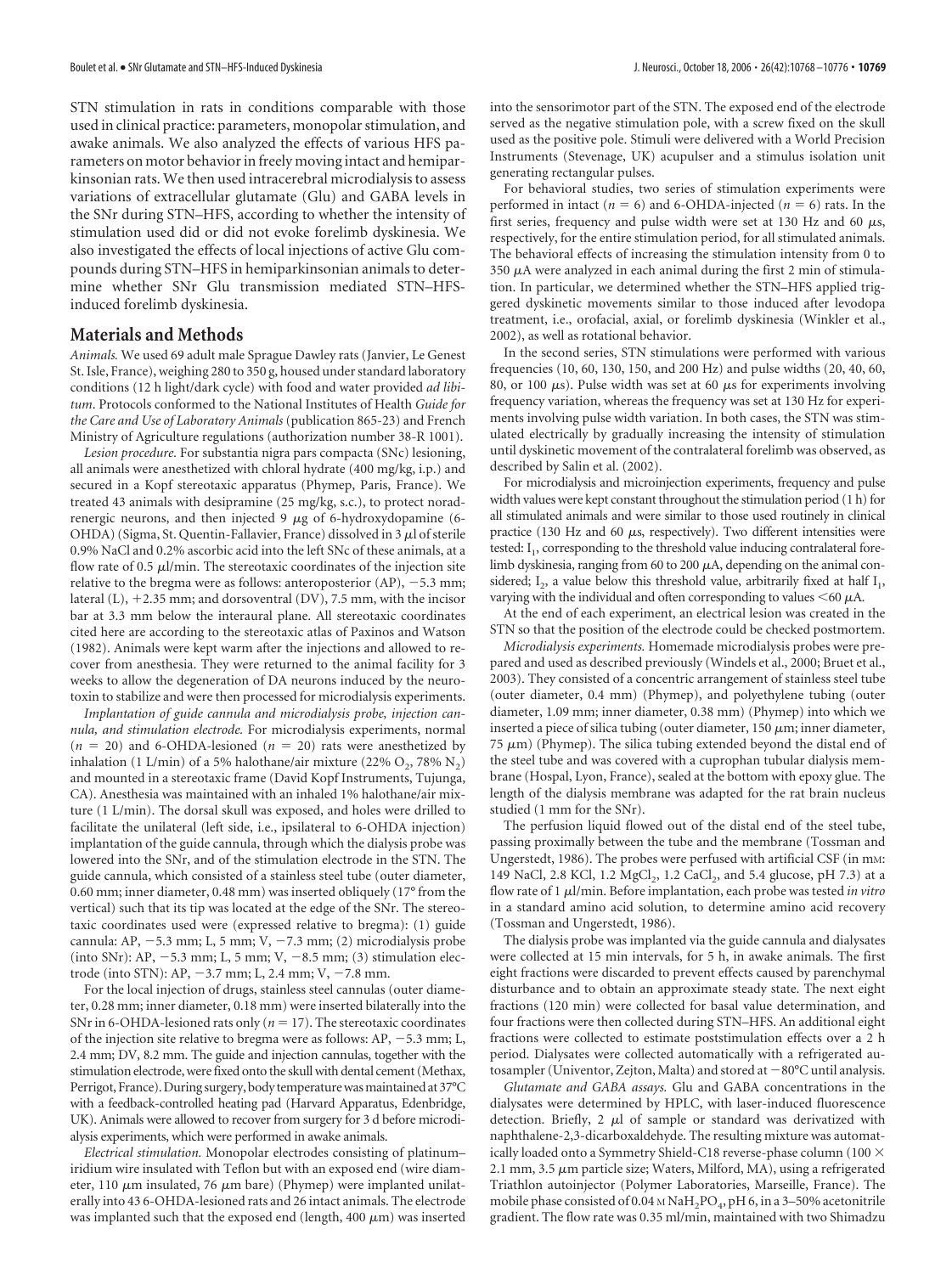(Kyoto, Japan) LC 10AT pumps. Amino acid peaks were identified based on retention time. Extracellular amino acid concentrations were estimated by rationing peak areas of each amino acid and their respective external standard (analytical software class LC10; Shimadzu). The running time for each determination was 12 min.

*Local drug injections.* We applied Glu and GABA agonists or antagonists bilaterally to the SNr of 17 freely moving 6-OHDA-lesioned rats through a stainless steel cannula, implanted as described above. Bilateral injections were used to prevent crossed effects of drugs. The cannula was connected to a 10  $\mu$ l syringe (Hamilton, Bonaduz, Switzerland) via a piece of polyethylene tubing (outer diameter, 1.09 mm; inner diameter, 0.38 mm) (Phymep). The syringes contained a mixture of Glu agonists (AMPA and NMDA), a Glu antagonist (kynurenic acid), or a  $GABA_A$  agonist (muscimol). These drugs were purchased from Sigma and dissolved in saline. We injected 0.5  $\mu$ l of solution into both sides of the SNr, at a rate of 0.25  $\mu$ l/min, using a micropump (CMA/100; Phymep).

Ten, 20, and 30 min after local drug injection, STN–HFS with an intensity of  $I_1$  or  $I_2$  (as determined for each animal as described above), was applied for 2 min, and effects on motor behavior were analyzed. If an intensity of  $I_1$  was used for STN–HFS, kynurenic acid ( $n = 5$ ) or muscimol ( $n = 5$ ) was injected. If an intensity of I<sub>2</sub> was used, only the AMPA/NMDA mixture was injected ( $n = 5$ ). We tested the effects of two or three doses of each drug for each application to

the SNr: 1 or 2 nmol AMPA/NMDA; 0.5 or 1 nmol kynurenic acid; and 0.8, 1.5, or 3 nmol muscimol. Higher concentrations of Glu agonists were not used to prevent depolarization block phenomena attributable to excessive excitatory stimulation. Each animal always received the same drug, and injections of different concentrations were administered 48 h apart.

*Histology.* At the end of the microdialysis or microinjection experiments, unlesioned rats ( $n = 26$ ) were killed by decapitation under deep anesthesia; their brains were quickly removed from the skull and frozen in isopentane at  $-30^{\circ}$ C. Lesioned animals ( $n = 43$ ) were perfused transcardially, under chloral hydrate anesthesia, with 200 ml of 0.9% NaCl, pH 7.2, followed by 300 ml of 4% paraformaldehyde in 0.1 M PBS, pH 7.4 (in mm: 2.6 KCl, 1.4 KH<sub>2</sub>PO<sub>4</sub>, 136 NaCl, and 83 NaH<sub>2</sub>PO<sub>4</sub>). Brains were quickly removed and immersed overnight in 20% sucrose in 0.1 phosphate buffer, pH 7.4, frozen in cooled  $(-40^{\circ}C)$  isopentane, and stored at  $-30^{\circ}$ C. Serial frontal sections (20  $\mu$ m) were cut on a cryostat (Microm HM 500; Microm, Francheville, France). The correct locations of the microdialysis probe, injection cannula, and stimulation electrode were checked by collecting several nigral and subthalamic tissue sections (Paxinos and Watson, 1982) and counterstained with cresyl violet. These histological controls were systematically performed for all of the animals in each experimental group. All animals presenting internal bleeding around the microdialysis probes or electrodes were excluded to prevent microdialysate contamination ( $n = 2$ ), as were animals with incorrectly positioned microdialysis probes ( $n = 4$ ), injection cannulas ( $n = 2$ ), or stimulation electrodes ( $n = 5$ ). We assessed the dopaminergic denervation induced by nigral 6-OHDA injection by tyrosine hydroxylase (TH) immunostaining of striatal and nigral sections from the fixed brains of lesioned animals. Free-floating sections were thoroughly washed with TBS and incubated for 1 h in 0.3% Triton X-100 in TBS (TBST) and 3% normal goat serum (Sigma). They were then incubated with primary antisera diluted in TBST containing 1% normal goat serum for 24 h, with shaking, at 4°C. The antiserum was diluted 1:500 for TH staining (mouse monoclonal antibody; Chemicon, Temecula, CA). Antibody binding was detected with the avidin–biotin–peroxidase conjugate (Vectastain ABC



Figure 1. *A*, *B*, *D*, *F*, *G*, Photographs of TH-immunostained coronal rat brain sections at the nigral (*A*) and striatal (*B*) levels and of cresyl violet-stained coronal rat brain sections at the nigral (*D*) and subthalamic (*F*, *G*) levels in 6-OHDA-lesioned rats. *C*, *E*, Schematic diagrams adapted from the stereotaxic atlas of Paxinos and Watson (1982).  $A$ ,  $B$ , Note on the lesioned side (left) the loss of dopaminergic cells in the SNc (*A*) and the loss of dopaminergic terminals in the striatum (*B*). *D*, *F*, *G*, Note also the correct implantation of the microdialysis probe in the SNr (*D*) and of the stimulation electrode within the STN (*F*, *G*). *F*, The asterisk indicates the point stimulated. Scale bar, 1 mm. *G*, Coronal section, at a higher magnification, through the subthalamus (corresponding to the area limited by a square in *F*) in SNc-lesioned animals on the lesioned side. Scale bars, 0.1 mm. CPu, Caudate– putamen; Hi, hippocampus; LV, lateral ventricle; VTA, ventral tegmental area.

Elite; Vector Laboratories, Burlingame, CA) using 3,3-diaminobenzidine as chromogen. It was applied to the sections for 2–5 min, as described previously (Guesdon et al., 1979). Sections were dehydrated through graded ethanol solutions, cleared in xylene, mounted in DPX (DBH Laboratory Supplies, Poole, UK), and covered with a coverslip for microscopy.

*Data and statistical analysis.* For behavioral and microinjection experiments, results are expressed as the mean  $\pm$  SEM. Mann–Whitney and Wilcoxon's tests were used to analyze data from behavioral and local injection experiments, respectively.

For microdialysis experiments, the basal levels of the measured substances are expressed as concentrations in dialysates. Basal amino acid levels in the SNr were analyzed, for the various experimental groups, with a Mann–Whitney *U* test. For data expressed as a percentage of the control, the mean concentration of the four samples preceding STN–HFS was set at 100%. The effects of STN–HFS on extracellular Glu and GABA levels were analyzed by one-way repeated-measures ANOVA over time (Windels et al., 2005). Dunnett's or Games–Howell test was used for comparisons with prestimulation baseline levels. Values of  $p < 0.05$  were considered statistically significant.

#### **Results**

#### **Control of electrode and microdialysis probe location and of the extent of the dopamine lesion**

Three weeks after the unilateral injection of 6-OHDA ( $n = 41$ ), a massive loss of TH immunolabeling was observed in the SNc (Fig. 1*A*) and in the striatum (caudate–putamen nucleus) (Fig. 1*B*) on the lesioned side. Dense TH immunolabeling was detected throughout the SNc, the ventral tegmental area, the striatum, the nucleus accumbens, and the olfactory tubercles, on the intact side, in 6-OHDA-injected rats (Fig. 1*A*,*B*). Figure 1 illustrates the correct implantation of the microdialysis probe in the parenchyma of the SNr (Fig. 1*D*) and of the stimulation electrode in the STN (Fig. 1*F*). Figure 1*G* shows, at a higher magnification, the small electrical lesion created at the end of the experiment.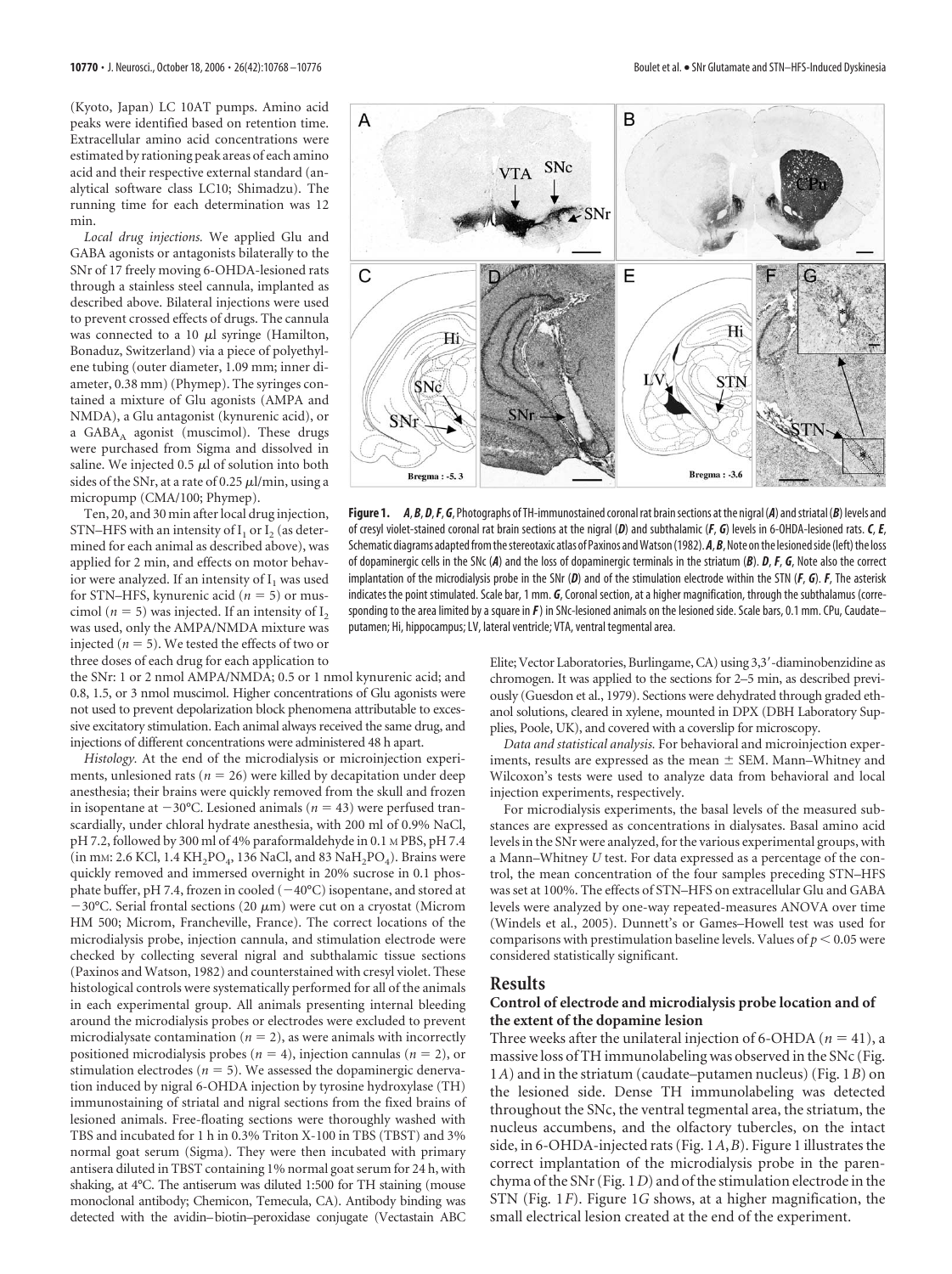Table 1. Extracellular levels of glutamate and GABA (expressed as a micromolar concentration) measured in the SNr (*n* = 5–6) on the stimulated side of intact and **SNc-lesioned rats in basal conditions and evoked by STN high (I1)- or low (I2)-intensity stimulation**

|             | Intact             |                                            |                                   | SNc-lesioned      |                                          |                                           |
|-------------|--------------------|--------------------------------------------|-----------------------------------|-------------------|------------------------------------------|-------------------------------------------|
|             | Basal              | STN-HFS I <sub>1</sub>                     | STN-HFS I <sub>2</sub>            | Basal             | STN-HFS I <sub>1</sub>                   | $STN-HFSI2$                               |
| Glu $(\mu)$ | $0.09 \pm 0.014$   | $0.13 \pm 0.008$<br>$(+44\%; p < 0.001)$   | $0.09 \pm 0.004$<br>(No effect)   | $1.88 \pm 0.708$  | $3.18 \pm 0.225$<br>$(+69\%; p < 0.001)$ | $1.54 \pm 0.034$<br>(No effect)           |
| $GABA(\mu)$ | $0.006 \pm 0.0007$ | $0.009 \pm 0.0006$<br>$(+50\%; p < 0.001)$ | $0.006 \pm 0.0002$<br>(No effect) | $0.020 \pm 0.004$ | $0.019 \pm 0.002$<br>(No effect)         | $0.028 \pm 0.002$<br>$(+40\%; p < 0.001)$ |



**Figure 2.** Graphic representation of the motor behavior observed in intact and 6-OHDA-lesioned rats in response to electrical stimulation of the STN. *A*, STN–HFS-induced movements (frequency, 130 Hz; pulse width, 60  $\mu$ s; intensity, 0-350  $\mu$ A) in intact (*n* 5) or 6-OHDA-lesioned (*n* 5) rats. Each symbol indicates the threshold value for the stimulation intensity triggering dyskinesia. The horizontal bar indicates the mean intensity value inducing each specific movement, as observed for all animals (intact and hemiparkinsonian) considered together ( $n=10$ ).  $B$ ,  $C$ , Determination of the threshold value for stimulation intensity inducing contralateral forelimb dyskinesia under STN stimulation at various frequencies and constant pulse width (60  $\mu$ s) (**B**) or with various pulse width values and constant frequency (130 Hz) (*C*). Note that the threshold intensity value was higher, in both normal and 6-OHDA-lesioned rats, only at low frequency (10 and 60 Hz) or at short pulse width (20 and 40  $\mu$ s). For short pulse width, the intensity threshold values were higher for 6-OHDA-lesioned rats than for normal rats. For frequency values over 130 Hz (*B*) or pulse width values over 60  $\mu$ s (C), this threshold was similar in both groups, at  $\sim$ 90 –100  $\mu$ A.  $*p$  < 0.05 versus normal rats.

#### **Basal extracellular Glu and GABA levels in the SNr are higher in awake hemiparkinsonian rats**

Lesioning the SNc with 6-OHDA dramatically increased the concentration of Glu in the SNr (Table 1) ipsilaterally to the lesion. In the SNr of SNc-lesioned rats, mean Glu concentration was 1.88  $\pm$  0.7  $\mu$ <sub>M</sub> (*n* = 17), 20 times (*p* < 0.05) higher than basal levels in intact control animals (0.09  $\pm$  0.01  $\mu$ M;  $n = 14$ ). Treatment with 6-OHDA also tripled GABA levels in the SNr, from the basal level of  $0.006 \pm 0.0007$   $\mu$ m in intact animals ( $n =$ 14) to 0.02  $\pm$  0.004  $\mu$ M in SNc-lesioned animals ( $n = 17$ ;  $p < 0.05$ ) (Table 1).

#### **Motor behavior observations**

*Dyskinesia is induced by STN–HFS in an intensity-dependent manner*

A gradual increase in stimulation intensity (from 0 to 350  $\mu$ A) led to the induction of a motor sequence that appeared similar in freely moving intact and 6-OHDAlesioned animals (Fig. 2*A*). This motor behavioral sequence was characterized by (1) orofacial dyskinesia followed by (2) axial dyskinesia, consisting of contralateral positioning of the head and trunk, (3) contralateral forelimb dyskinesia and a strong contralateral bias in head position, and finally, (4) contralateral rotation. The stimulation intensity required to produce these sequential motor effects was similar in intact and lesioned animals. Figure 2*A* illustrates the range of stimulation intensity threshold values corresponding to each behavioral effect observed when frequency and pulse width were set at 130 Hz and 60  $\mu$ s, respectively: orofacial dyskinesias, 15–50  $\mu$ A, corresponding to a frequency of  $69 \pm 12$  movements/min; axial dyskinesias,  $65-110 \mu A$ , with a continuous effect; contralateral forelimb dyskinesias, 60–200  $\mu$ A corresponding to 87  $\pm$  15 movements/min; contralateral rotations,  $\geq$ 190  $\mu$ A with a frequency of 6  $\pm$  0.5 rotations/min.  $I_1$ , the stimulation intensity used in the first set of microdialysis experiments, corresponded to the intensity threshold generating contralateral forelimb dyskinesia.

#### *Influence of frequency or pulse width on behavioral effects*

The intensity required to induce contralateral forelimb dyskinesia depended on the frequency (Fig. 2*B*) and pulse width

(Fig. 2*C*). The stimulation intensity required to produce these effects was higher for fixed frequencies of 10 or 60 Hz or fixed pulse widths of 20 or 40  $\mu$ s than for fixed frequencies 130 or 200 Hz or fixed pulse widths of 60 or 100  $\mu$ s. Stimulation intensity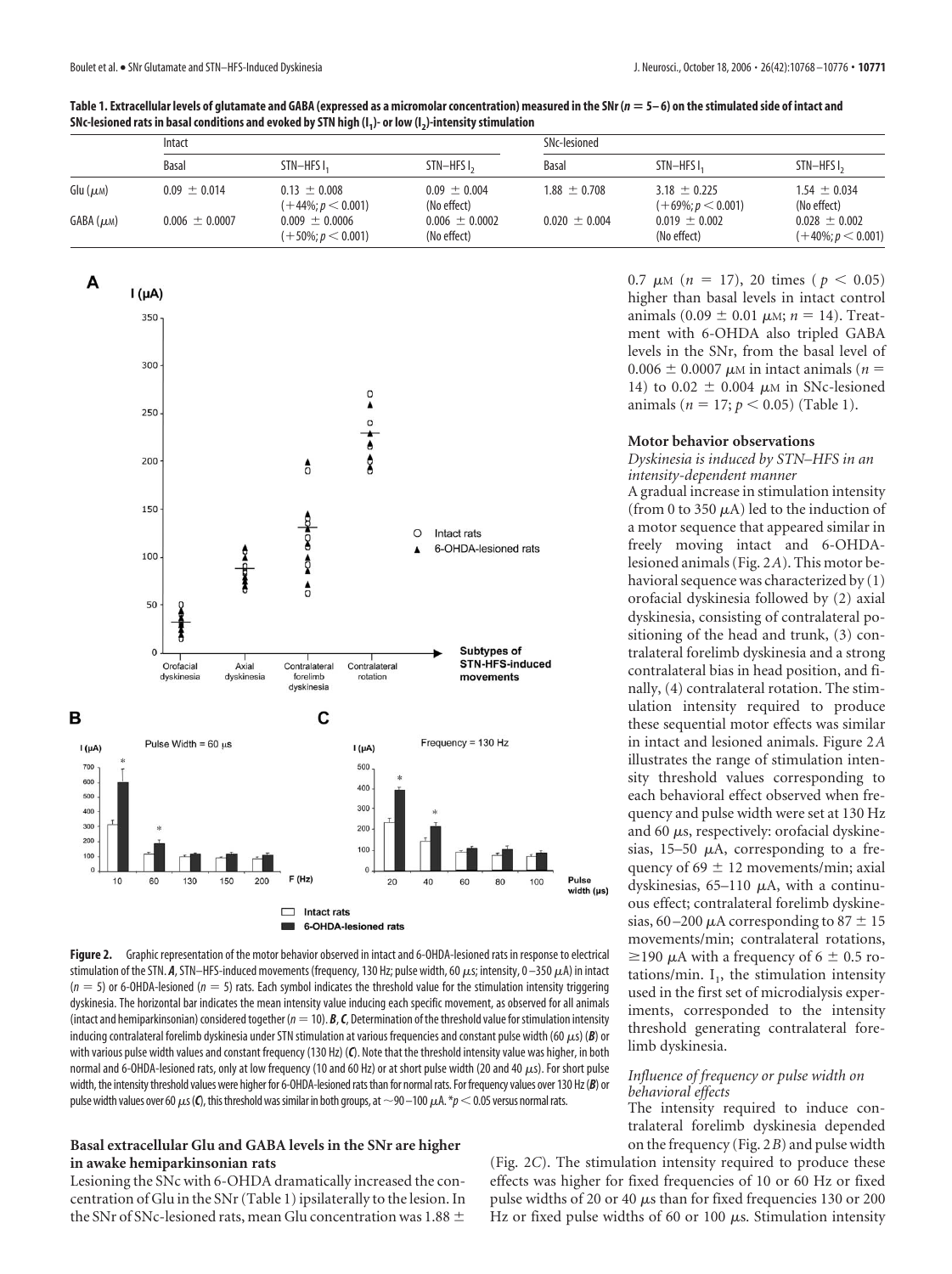was also significantly higher ( $p < 0.05$ ) in lesioned than in intact stimulated rats, indicating a lower sensitivity to the stimulation. However, this did not hold for frequency values of 130 Hz and over (Fig. 2*B*) or for pulse width values  $>60 \mu s$  (Fig. 2*C*), for which an intensity of  $\sim$ 90–100  $\mu$ A was required for dyskinetic movements.

A. SNr - Glutamate

#### **STN–HFS-induced forelimb dyskinesia in hemiparkinsonian rats is linked to an increase in Glu levels in the SNr, with no change in GABA levels**

In intact  $(n = 7)$  and 6-OHDA-treated  $(n = 8)$  rats, STN–HFS at intensity I<sub>1</sub> (60– 200  $\mu$ A, the intensity threshold value triggering contralateral forelimb dyskinesia) triggered a gradual increase in extracellular Glu level in the ipsilateral SNr during the 1 h stimulation period (Fig. 3*A*, fractions 9-12). This increase was maximal in the last 15 min of this period:  $+80 \pm 24\%$ for intact rats ( $p < 0.01$ ;  $n = 7$ ) and +97 ± 37% for hemiparkinsonian animals ( $p < 0.01$ ;  $n = 8$ ). In both intact and 6-OHDA-treated rats, Glu levels remained high during the poststimulation period (fractions 13–19), decreasing in the last fraction collected (Fig. 3*A*). However, changes in Glu levels were observed smaller in hemiparkinsonian than in intact control rats during this period, possibly because Glu levels had already been strongly increased by the dopaminergic lesion. Interestingly, forelimb dyskinesias induced by STN stimulation were always paralleled by increases in extracellular Glu levels in the SNr.

In contrast, STN–HFS had a very dif-

ferent effect on GABA levels. STN–HFS did not affect extracellular GABA levels in the ipsilateral SNr of 6-OHDA-treated rats during the 1 h stimulation period (Fig. 3B, fractions 9-12). Conversely, in intact rats, STN–HFS increased extracellular GABA levels in the ipsilateral SNr. This increase was maximal in the last fraction collected  $(+90 \pm 20\%; p < 0.01;$  fraction 12;  $n = 5$ ) and remained high throughout most of the poststimulation period. This effect of stimulation is consistent with previous reports (Windels et al., 2000) but was of lower amplitude in awake than in anesthetized intact rats.

#### **STN–HFS at an intensity below the threshold value triggering forelimb dyskinesia increases GABA levels, but not Glu levels, in the SNr of hemiparkinsonian rats**

STN–HFS at intensity  $I_2$  (below the threshold value evoking contralateral forelimb dyskinesia) did not affect extracellular Glu level in the ipsilateral SNr in intact  $(n = 6)$  or 6-OHDA-treated rats  $(n = 9)$ . Extracellular Glu levels remained stable around baseline throughout the microdialysis experiment (Fig. 4*A*).

In contrast to what was observed for Glu levels, STN–HFS at intensity I<sub>2</sub> increased extracellular GABA levels in the ipsilateral SNr during the 1 h stimulation period (Fig. 4*B*, fractions 9–12) in hemiparkinsonian rats only. This increase reached +69  $\pm$  21% (  $p$   $<$ 0.01; fraction 10;  $n = 8$ ) during the stimulation period and re**STIM** 

POST-STIM

PRE-STIM



**Figure 3.** Extracellular glutamate (*A*) and GABA (*B*) levels, determined at 15 min intervals, in the SNr ipsilateral to the stimulation in intact and 6-OHDA-lesioned rats under basal conditions and during 1 h of STN–HFS with an intensity inducing forelimb dyskinesia ( $I_1$  >60  $\mu$ A). The prestimulation period (PRE-STIM) corresponds to fractions 1–8 of the dialysates; the stimulation period (STIM), indicated by the black horizontal bar, corresponds to fractions 9 –12 (4 fractions) and the poststimulation period (POST-STIM) corresponds to fractions 13–20 (8 fractions). The mean  $\pm$  SEM of the eight PRE-STIM dialysates, collected before STN–HFS, was used to determine baseline levels. Results are expressed as a percentage of variation of this baseline value. Each percentage corresponds to the mean  $\pm$  SEM variations calculated for five to eight animals. Note that Glu levels increased in both intact and 6-OHDA-lesioned rats, whereas GABA levels increased only in intact animals.  $*_p$  < 0.05,  $*_p$  < 0.01 versus baseline values. Error bars correspond to the SEM.

POST-STIM

**STIM** 

PRE-STIM

mained high throughout the poststimulation period, peaking at  $+108 \pm 25\%$  ( $p < 0.05$ ; fraction 16;  $n = 8$ ) (Fig. 4*B*).

#### **Modulation of STN–HFS-induced forelimb dyskinesia by the nigral injection of Glu antagonists or agonist in hemiparkinsonian rats**

We investigated the possible involvement of increases in extracellular Glu levels in the SNr of hemiparkinsonian rats in the induction of forelimb dyskinesia by high-intensity STN–HFS by analyzing the effects of bilateral SNr injections of kynurenic acid. All animals subjected to high-intensity  $STN–HFS$  (I<sub>1</sub>) presented contralateral forelimb dyskinesia. These motor effects were totally prevented by the bilateral nigral injection of kynurenate at a dose of 1 nmol, 10 min before STN–HFS  $(n = 5)$  (Fig. 5*A*). A similar effect was obtained with a dose of 0.5 nmol. This effect of kynurenate persisted over 30 min under STN–HFS. No motor effects were detected when these doses of kynurenate were injected alone into the SNr of 6-OHDA-lesioned animals, without STN stimulation.

When STN–HFS was applied at an intensity of  $I_2$ , eliciting no forelimb dyskinesia, the bilateral injection of a mixture of Glu agonists (NMDA plus AMPA) into the SNr facilitated dyskinetic movements ( $n = 5$ ) similar to those observed under STN–HFS at an intensity of I<sub>1</sub>, whatever the dose used (1 or 2 nmol) (Fig. 5*B*).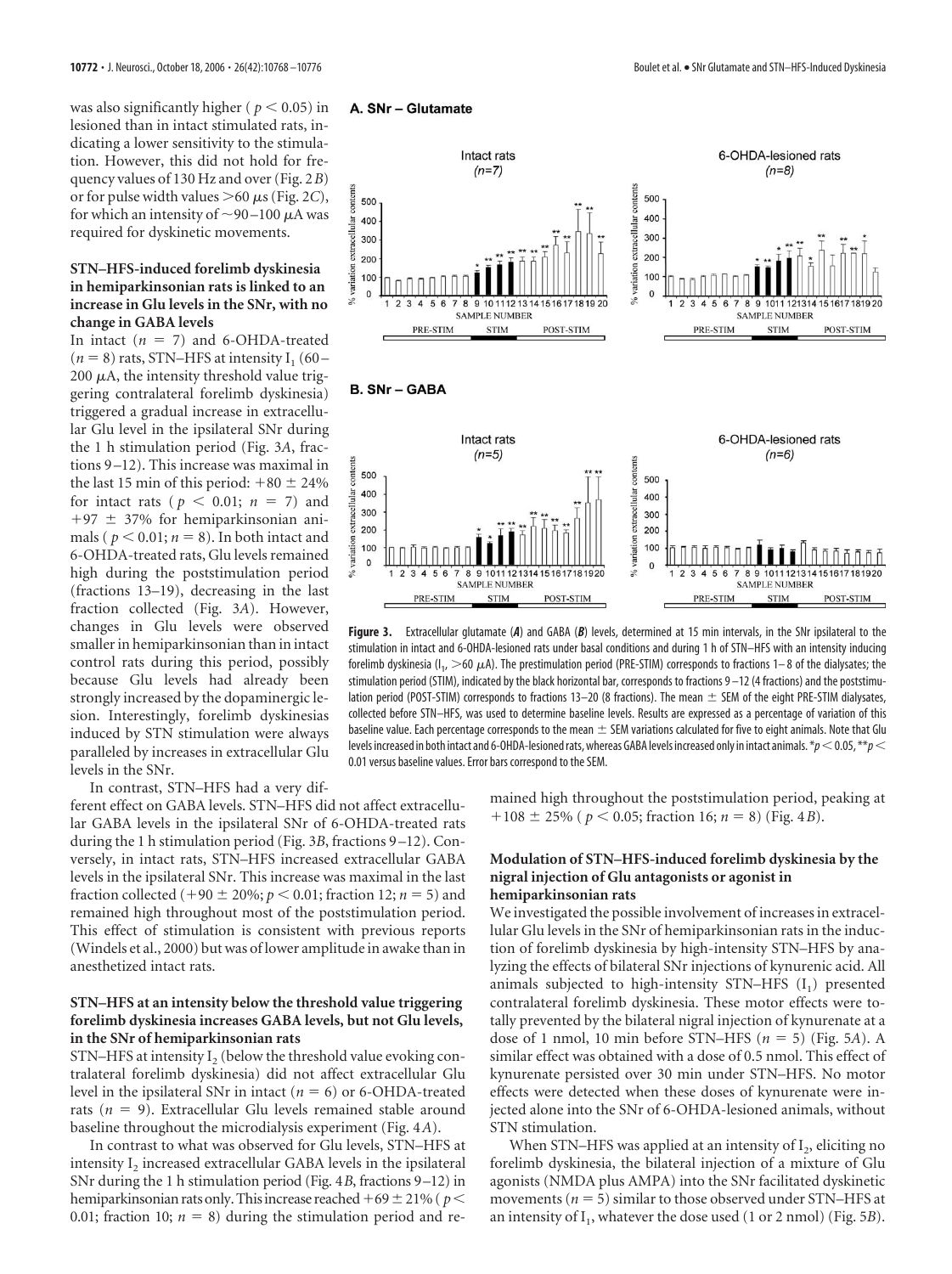#### A. SNr - Glutamate



**Figure 4.** Extracellular glutamate (*A*) and GABA (*B*) levels determined, at 15 min intervals, in the SNr ipsilateral to the stimulation in intact and 6-OHDA-lesioned rats, under basal conditions and during 1 h ofSTN–HFS with an intensity below the threshold for forelimb dyskinesia  $(I_2)$ . The prestimulation period (PRE-STIM) corresponds to fractions 1–8 of the dialysates; the stimulation period (STIM), indicated by the black horizontal bar, corresponds to fractions 9 – 12 (4 fractions), and the poststimulation period (POST-STIM) corresponds to fractions 13–20 (8 fractions). The mean  $\pm$  SEM of the eight PRE-STIM dialysates, collected before STN–HFS, was used to determine baseline levels. Results are expressed as a percentage of variation of this baseline value. Each percentage corresponds to the mean  $\pm$  SEM variations calculated for six to nine animals. Note that Glu levels in the SNr were not significantly affected by STN–HFS in the SNr in either intact or 6-OHDA-lesioned rats, whereas GABA levels increased only in 6-OHDA-lesioned animals.  $/p < 0.05$ ,  $**p < 0.01$  versus baseline values. Error bars indicate the SEM.

However, 2 nmol doses of these compounds led to slight paralysis of the hindquarters and akinesia of the forelimbs. As in experiments with kynurenate, the injection of these substances (NMDA plus AMPA) alone did not induce dyskinesia in hemiparkinsonian rats in the absence of stimulation.

In contrast, dyskinetic movements induced by STN–HFS at intensity  $I_1$  were not blocked by the intranigral injection of muscimol (a  $GABA_A$  receptor agonist), whatever the dose administered (0.8, 1.5, or 3 nmol) (Fig. 5*C*).

#### **Discussion**

The mechanisms by which STN–HFS affects the BG output nuclei remain unclear. We show here that unilateral STN–HFS induces stimulation intensity-dependent dyskinesias in awake intact or hemiparkinsonian rats. High-intensity STN stimulation provokes contralateral forelimb dyskinesia and increases Glu levels in the SNr, probably attributable to subthalamonigral pathway activation, increases of Glu levels being detectable from the first sample collected during stimulation. Low-intensity stimulation did not trigger forelimb dyskinesia but increased GABA levels in the SNr. STN–HFS-induced forelimb dyskinesia was blocked by intranigral microinjection of a Glu antagonist in hemiparkinsonian rats. Subthalamonigral pathway activation, modulating SNr activity, may therefore be involved in forelimb dyskinesia, providing insight into the mechanisms of STN–HFS in PD.

#### **Changes in Glu and GABA levels in awake rats after SNc lesion**

The large increase in basal Glu levels in the SNr in awake hemiparkinsonian rats is consistent with electrophysiological data showing that SNc lesion or neuroleptic treatment increases STN neurons discharge (Bergman et al., 1994; Hassani et al., 1996; Degos et al., 2005). This extracellular Glu may come from STN axon terminals, glial cells, or both (Danbolt, 2001; Parpura et al., 2004). However, STN lesions strongly decrease basal Glu levels in the SNr (Rosales et al., 1997) and prevent their increase under STN–HFS (M. Savasta and F. Windels, unpublished observations). Most of the extracellular Glu in the SNr is therefore probably linked to STN neuron activity, confirming the hyperactivity of the subthalamonigral pathway after dopamine lesioning in freely moving 6-OHDA-lesioned rats and consistent with data for anesthetized animals (Windels et al., 2005). SNr GABA levels also increased hemiparkinsonian rats but less so than Glu levels. Some of this nigral GABA may result from an increase in globus pallidus (GP) neuron activity attributable to STN hyperactivity, itself resulting from dopaminergic denervation (Hassani et al., 1996). However, additional GABA sources, such as neuron collaterals from the SNr or striatum, may also be involved. The increase in basal nigral Glu and GABA levels after SNc lesioning was larger in

awake than in anesthetized animals (Windels et al., 2005), consistent with anesthetic effects on amino acid levels (Rozza et al., 2000; Windels and Kiyatkin, 2006).

#### **Effects of STN stimulation parameters on motor behavior**

STN–HFS in normal monkeys induces contralateral dyskinesia (Beurrier et al., 1997) resembling human and primate hemiballism after STN lesioning (Hamada and DeLong, 1992; Lee and Marsden, 1994). We found that unilateral STN–HFS in awake intact or hemiparkinsonian rats induced contralateral forelimb dyskinesia and even contralateral rotation, depending on stimulation parameters and intensity, as observed after STN lesioning (Henderson et al., 1999). Rotational effects were observed at intensities exceeding 190  $\mu$ A and were preceded by orofacial, axial, and forelimb dyskinesias resembling L-3,4 dihydroxyphenylalanine (L-DOPA)-induced dyskinesias in hemiparkinsonian rats (Winkler et al., 2002; Sgambato-Faure et al., 2005). Higher-intensity stimulation was required to elicit dyskinesias in SNc-lesioned than in intact rats, but only for frequen-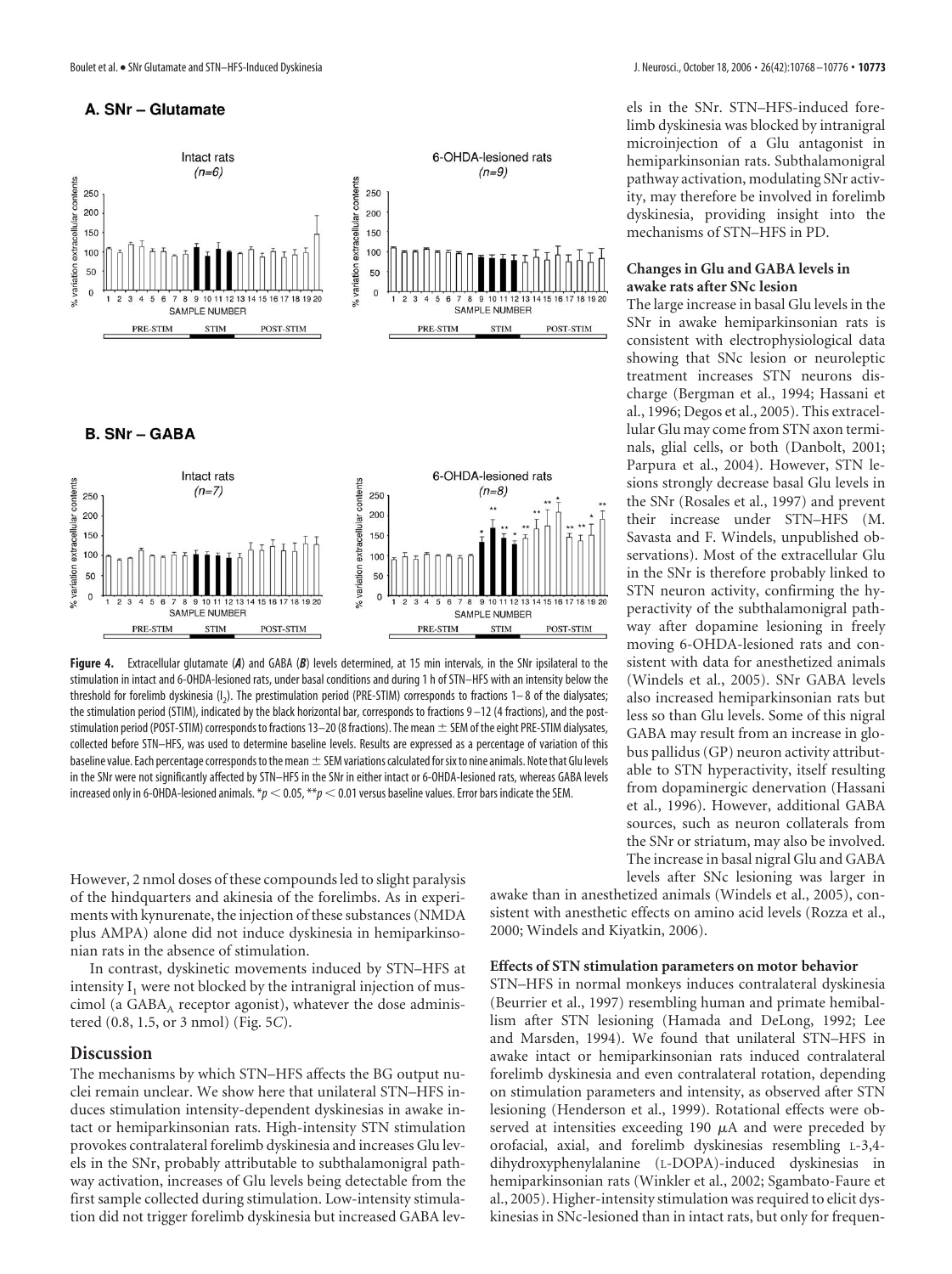

**Figure 5.** Effects of bilateral nigral injections of kynurenic acid (*A*), NMDA plus AMPA (*B*), and muscimol (*C*) on STN–HFS-induced contralateral forelimb dyskinesia in 6-OHDA-lesioned rats. STN stimulation was applied before and after drug injection. Note that, in *A*, kynurenate (1 nmol/side) alone did not provoke dyskinesia but, at the same dose, did prevent those induced by STN–HFS at intensity  $I_1(n=5)$ .  $*p$  < 0.05 versus 6-OHDA-lesioned rats plus STN–HFS at  $I_1$ . In *B*, STN stimulation was applied at intensity I<sub>2</sub>, resulting in dyskinesia only if NMDA plus AMPA (1 nmol/side) was injected ( $n = 5$ ) during STN–HFS.  $p < 0.05$  versus 6-OHDA-lesioned rats plus NMDA/AMPA or versus 6-OHDA-lesioned rats plus STN–HFS at I2. Note in *C*that muscimol (3 nmol/side;  $n = 5$ ) did not prevent the dyskinesia induced by STN–HFS at intensity  $I_1$ .

cies  $\le$ 130 Hz or pulse widths  $\le$ 60  $\mu$ s. Sensitivity to STN–HFS therefore differed between the parkinsonian and normal states, as predicted after STN lesioning (Guridi and Obeso, 2001) and consistent with previous studies (Salin et al., 2002). No differential effect was observed, in any group, if STN–HFS parameters were set so as to induce dyskinesia (Chang et al., 2003). We determined the threshold value for forelimb dyskinesia, for investigation of the neurochemical changes induced by STN stimulation in normal and hemiparkinsonian rats at two different intensities, only one of which induced forelimb dyskinesia.

#### **Changes in nigral Glu and GABA levels induced by high**  $(I_1)$ - or low  $(I_2)$ -intensity STN stimulation

The neurochemical changes in the SNr depended on STN–HFS intensity. In normal and hemiparkinsonian rats, high-intensity STN–HFS increased Glu concentration in the SNr, whereas lower-intensity stimulation not inducing forelimb dyskinesia increased GABA levels in 6-OHDA-lesioned rats only. The excitatory responses to high-intensity STN stimulation in the SNr observed in electrophysiological studies probably result from specific activation of the glutamatergic subthalamonigral pathway (Hammond et al., 1978; Maurice et al., 2003), because the latency of the excitatory responses evoked in nigral cells corresponds to the conduction time for this pathway (Kitai and Deniau, 1981). STN–HFS at higher frequencies systematically led to forelimb dyskinesia in both normal and hemiparkinsonian rats, probably by increasing the rate of SNr cell discharge through glutamatergic transmission (Hashimoto et al., 2003; Kita et al., 2005). These findings are consistent with reports of hemiballism in PD patients during STN–HFS at voltages higher than used for chronic treatment (Limousin et al., 1996; Moro et al., 2002). This seems to conflict with data reporting a direct relationship between hemiballism and STN lesions in humans and experimental models (Whittier and Mettler, 1949; Carpenter et al., 1950; Hammond et al., 1979; Hamada and DeLong, 1992; Guridi and Obeso, 2001). Indeed, even discrete STN lesions in primates, probably linked to a decrease in the Glu outflow, have been reported to produce hemiballism. Our data linking forelimb dyskinesia and an increase in Glu outflow under STN–HFS seem to conflict with these previous observations. However, pharmacological STN activation has also been reported to produce hemiballism (Crossman et al., 1980, 1984; Perier et al., 2002), so the mechanisms involved remain unclear and are still under debate. The STN thus forms part of a complex network. The impact of STN–HFS should therefore not be considered as a simple "functional lesion" of the STN, because it may have multiple effects on synapses (Shen et al., 2003) and neurotransmitter release.

The forelimb dyskinesia induced by high-intensity STN stimulation in hemiparkinsonian rats was prevented by nigral injection of the broad-spectrum Glu antagonist kynurenic acid, demonstrating that the hyperactive Glu transmission induced in the SNr by STN–HFS probably causes the observed forelimb dyskinesia. Glu transmission and forelimb dyskinesia are clearly linked because direct infusion of NMDA plus AMPA into the SNr triggered forelimb dyskinesia in hemiparkinsonian rats under lowintensity STN–HFS. Neither low-intensity STN–HFS nor local Glu agonist injection without STN–HFS caused forelimb dyskinesia, suggesting synergistic action. The lack of forelimb dyskinesia after Glu agonist injection alone suggests that STN–HFS may induce forelimb dyskinesia by activating/modulating several sites simultaneously and that SNr activation alone may be insufficient. Furthermore, the doses of Glu agonists used here may have been too low and/or may not have reached the effective synaptic sites within the SNr neuronal network. The  $GABA_A$  agonist (muscimol) may have been unable to prevent dyskinetic movements for the same reason. The action of muscimol on presynaptic and postsynaptic GABA<sub>A</sub> receptors in the SNr may also account for complex opposite cellular interactions within the nigral network and related structures. However, regardless of the functional effects of high- or low-intensity STN–HFS, our data suggest that Glu transmission is involved in generating of forelimb dyskinesias after STN stimulation. It would be interesting to identify the subtypes of Glu receptors involved in generating STN–HFSinduced forelimb dyskinesia, because recent studies in animal models of L-DOPA-induced dyskinesia have implicated the NMDA Glu receptor and/or the metabotropic Glu receptor 5 (Papa and Chase, 1996; Nash et al., 2004; Dekundy et al., 2006).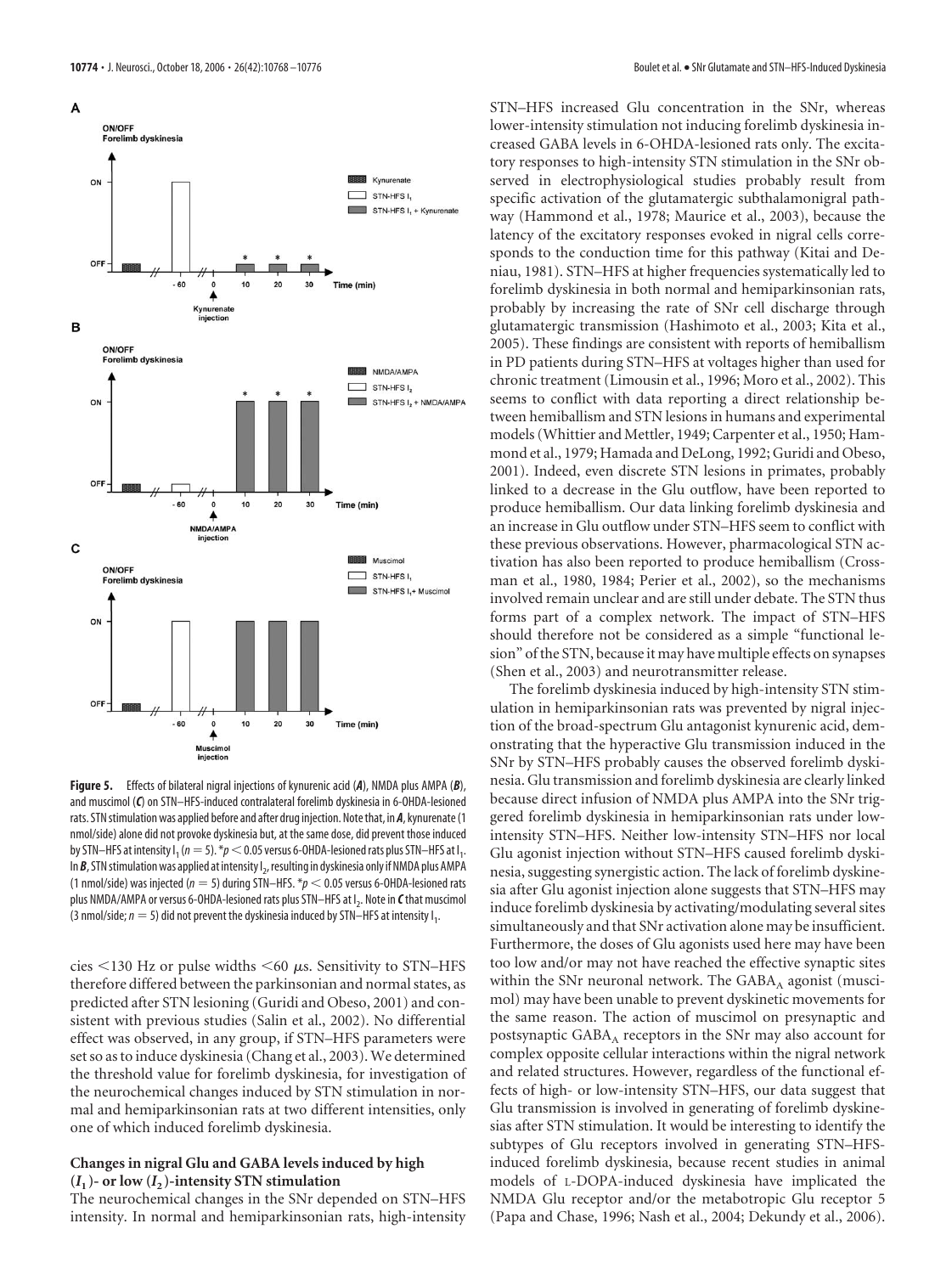However, it is unclear whether L-DOPA therapy and highintensity STN–HFS induced forelimb dyskinesia in similar ways.

Orofacial dyskinesia may also be induced by low-intensity STN–HFS but with no Glu concentration increase in the SNr. We cannot exclude the possibility that this type of dyskinesia results from preferential Glu release in an unsampled part of the SNr or from Glu release in quantities too small for detection by the method used. The mechanisms underlying orofacial dyskinesia may therefore differ from those underlying forelimb dyskinesia under STN–HFS. This is consistent with data showing that L-DOPA-induced dyskinesias involve different BG structures/ pathways (Sharp et al., 1987; Winkler et al., 2002).

GABA release in the SNr after high-intensity STN stimulation in intact rats or low-intensity stimulation in hemiparkinsonian rats probably inhibits SNr cell activity, consistent with electrophysiological data showing that SNr inhibition is abolished by the iontophoretic application of bicuculline, a  $GABA_A$  receptor antagonist (Maurice et al., 2003). This inhibitory effect results principally from pallidonigral fiber activation through axon collaterals, because GABAergic pallidosubthalamic neurons send an axon collateral to the SNr (Kita and Kitai, 1994). We also demonstrated that, in anesthetized hemiparkinsonian animals, GP lesions abolish the increase in SNr GABA levels induced by STN– HFS (Windels et al., 2005). However, SNr inhibition may also result from activation of the intranigral axon collateral network of GABAergic SNr cells (Mailly et al., 2003). According to the "classical" model, direct striatonigral GABAergic pathway activation inhibits the tonically active GABAergic neurons of the SNr, abolishing target nucleus inhibition in premotor structures in the thalamus and brainstem (Chevalier and Deniau, 1990; DeLong, 1990). This process is crucial in BG physiology (Mink and Thach, 1993). In PD patients and experimental models, dopaminergic neuron degeneration leads to STN neuron hyperactivity increasing the tonic discharge of BG GABAergic output structures (Bergman et al., 1994; Levy et al., 2002) and to imbalance between the direct and indirect striatonigral pathways, inducing motor disturbances (Chesselet and Delfs, 1996; Obeso et al., 1997). Our neurochemical data show that motor function recovery in PD patients probably requires low-intensity STN–HFS (1) to abolish the excitatory influence of the indirect striatonigral pathway on SNr cells and other BG output structures (Vitek, 2002; McIntyre et al., 2004a,b) and/or (2) to modify the spatiotemporal pattern of neuronal discharge in STN and BG output nuclei (Hashimoto et al., 2003).

In conclusion, STN–HFS-induced forelimb dyskinesia is mediated by Glu, probably through STN axon activation, in awake hemiparkinsonian rats. During STN–HFS at intensities below the threshold for forelimb dyskinesia, GABA may be involved in the functional disinhibition by which the BG organize normal movement and in the mechanisms of STN–HFS in PD.

#### **References**

- Albin RL, Young AB, Penney JB (1989) The functional anatomy of basal ganglia disorders. Trends Neurosci 12:366 –375.
- Alexander GE, Crutcher MD (1990) Functional architecture of basal ganglia circuits: neural substrates of parallel processing. Trends Neurosci 13:266 –271.
- Alvarez L, Macias R, Lopez G, Alvarez E, Pavon N, Rodriguez-Oroz MC, Juncos JL, Maragoto C, Guridi J, Litvan I, Tolosa ES, Koller W, Vitek J, DeLong MR, Obeso JA (2005) Bilateral subthalamotomy in Parkinson's disease: initial and long-term response. Brain 128:570 –583.
- Aziz TZ, Peggs D, Sambrook MA, Crossman AR (1991) Lesion of the subthalamic nucleus for the alleviation of 1-methyl-4-phenyl-1,2,3,6 tetrahydropyridine (MPTP)-induced parkinsonism in the primate. Mov Disord 6:288 –292.
- Benabid AL (2003) Deep brain stimulation for Parkinson's disease. Curr Opin Neurobiol 13:696 –706.
- Benabid AL, Benazzouz AL, Pollak P (2002) Mechanisms of deep brain stimulation. Mov Disord 3:S73–S74.
- Benazzouz A, Gross C, Féger J, Boraud T, Bioulac B (1993) Reversal of rigidity and improvement in motor performance by subthalamic highfrequency stimulation in MPTP-treated monkey. Eur J Neurosci 5:382–389.
- Bergman H, Wichmann T, DeLong MR (1990) Reversal of experimental parkinsonism by lesions of the subthalamic nucleus. Science 249:1436 –1438.
- Bergman H, Wichmann T, Karmon B, DeLong MR (1994) The primate subthalamic nucleus. II. Neuronal activity in the MPTP model of parkinsonism. J Neurophysiol 72:507–520.
- Beurrier C, Bezard E, Bioulac B, Gross C (1997) Subthalamic stimulation elicits hemiballismus in normal monkey. NeuroReport 8:1625–1629.
- Bevan MD, Magill PJ, Terman D, Bolam JP, Wilson CJ (2002) Move to the rhythm: oscillations in the subthalamic nucleus-external globus pallidus network. Trends Neurosci 25:525–531.
- Bruet N, Windels F, Carcenac C, Feuerstein C, Bertrand A, Poupard A, Savasta M (2003) Neurochemical mechanisms induced by high frequency stimulation of the subthalamic nucleus: increase of extracellular striatal glutamate and GABA in normal and hemiparkinsonian rats. J Neuropathol Exp Neurol 62:1228 –1240.
- Carpenter MB, Whittier JR, Mettler FA (1950) Analysis of choreoid hyperkinesia in the rhesus monkey: surgical and pharmacological analysis of hyperkinesia resulting from lesions in the subthalamic nucleus of Luys. J Comp Neurol 92:293–332.
- Chang JY, Shi LH, Luo F, Woodward DJ (2003) High frequency stimulation of the subthalamic nucleus improves treadmill locomotion in unilateral 6-hydroxydopamine lesioned rats. Brain Res 983:174 –184.
- Chesselet MF, Delfs JM (1996) Basal ganglia and movement disorders: an update. Trends Neurosci 19:417–422.
- Chevalier G, Deniau JM (1990) Disinhibition as a basic process in the expression of striatal functions. Trends Neurosci 13:277–280.
- Crossman AR, Sambrook MA, Jackson A (1980) Experimental hemiballismus in the baboon produced by injection of a gamma-aminobutyric acid antagonist into the basal ganglia. Neurosci Lett 20:369 –372.
- Crossman AR, Sambrook MA, Jackson A (1984) Experimental hemichorea/ hemiballismus in the monkey. Studies on the intracerebral site of action in a drug-induced dyskinesia. Brain 107:579 –596.
- Danbolt NC (2001) Glutamate uptake. Prog Neurobiol 65:1–105.
- Degos B, Deniau JM, Thierry AM, Glowinski J, Pezard L, Maurice N (2005) Neuroleptic-induced catalepsy: electrophysiological mechanisms of functional recovery induced by high-frequency stimulation of the subthalamic nucleus. J Neurosci 25:7687–7696.
- Dekundy A, Malgorzata P, Schaefer D, Cenci MA, Danysz W (2006) Effects of group I metabotropic glutamate receptors blockade in experimental models of Parkinson's disease. Brain Res Bull 69:318 –326.
- DeLong MR (1990) Primate models of movement disorders of basal ganglia origin. Trends Neurosci 13:281–285.
- Dewey RB, Jankovic J (1989) Hemiballism-hemichorea. Clinical and pharmacologic findings in 21 patients. Arch Neurol 46:862–867.
- Dostrovsky JO, Lozano AM (2002) Mechanisms of deep brain stimulation. Mov Disord 17:S63–S68.
- Guesdon JL, Ternynck T, Avrameas S (1979) The use of avidin-biotin interaction in immunoenzymatic techniques. J Histochem Cytochem 27:1131–1139.
- Guridi J, Herrero MT, Luquin MR, Guillen J, Ruberg M, Laguna J, Vila M, Javoy-Agid F, Agid Y, Hirsch E, Obeso JA (1996) Subthalamotomy in parkinsonian monkeys. Behavioral and biochemical analysis. Brain 119:1717–1727.
- Guridi J, Obeso JA (2001) The subthalamic nucleus, hemiballismus and Parkinson's disease: reappraisal of a neurosurgical dogma. Brain 124:5–19.
- Hamada I, DeLong MR (1992) Excitotoxic acid lesions of the primate subthalamic nucleus result in transient dyskinesias of the contralateral limbs. J Neurophysiol 68:1850 –1858.
- Hammond C, Deniau JM, Rizk A, Féger J (1978) Electrophysiological demonstration of an excitatory subthalamonigral pathway in the rat. Brain Res 151:235–244.
- Hammond C, Féger J, Bioulac B, Souteyrand JP (1979) Experimental hemi-